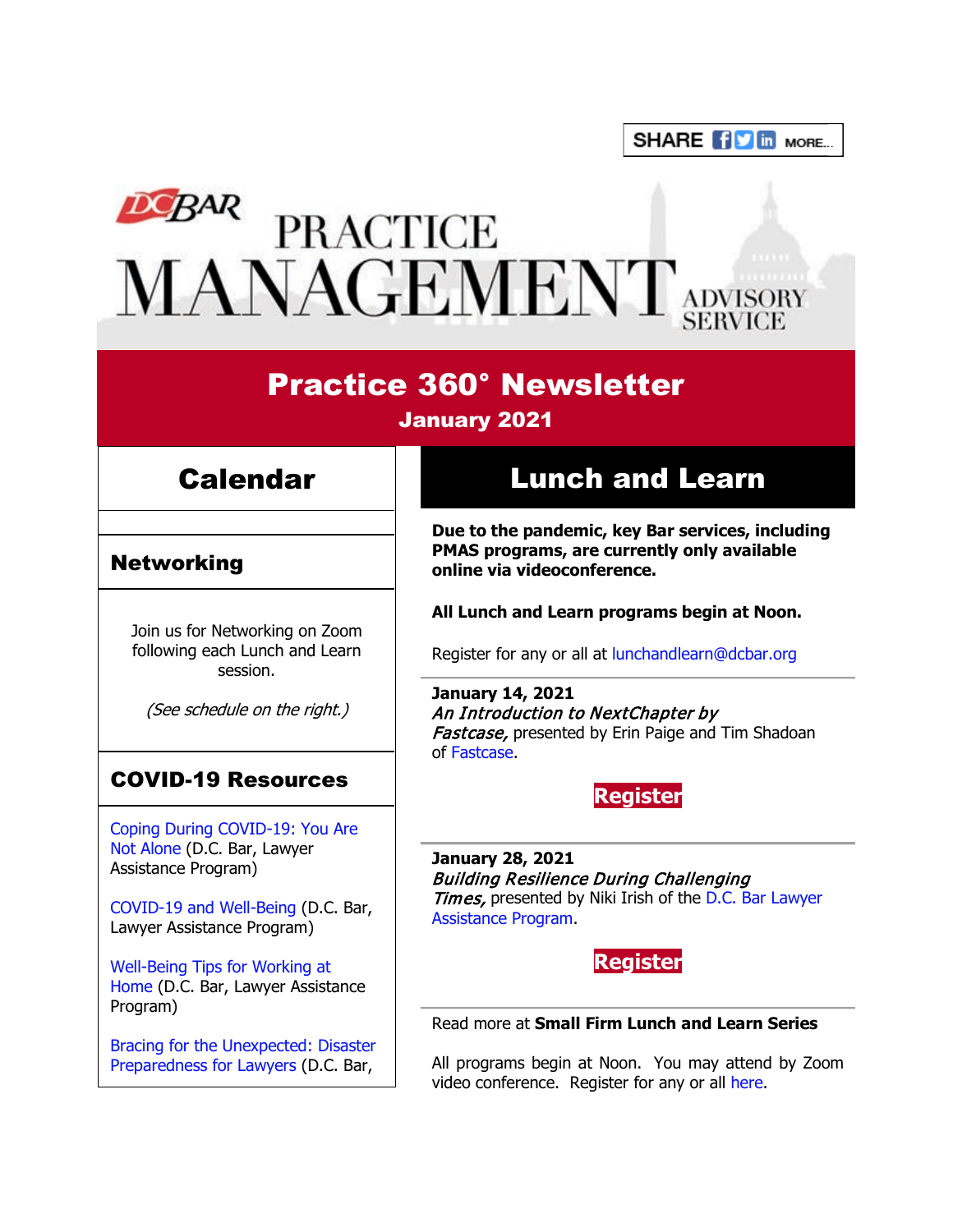Practice Management Advisory Service)

[Quick Start Guide to Launching a](https://www.dcbar.org/getmedia/d28b7c4b-3dcb-419e-828d-fdc2340588f9/Career-disruption-setting-up-a-law-firm-quickly-resources?utm_source=Real%20Magnet&utm_medium=INSERT_CHANNEL&utm_campaign=INSERT_LINK_ID)  [Firm During the Pandemic](https://www.dcbar.org/getmedia/d28b7c4b-3dcb-419e-828d-fdc2340588f9/Career-disruption-setting-up-a-law-firm-quickly-resources?utm_source=Real%20Magnet&utm_medium=INSERT_CHANNEL&utm_campaign=INSERT_LINK_ID) (D.C. Bar, Practice Management Advisory Service)

[New Law Firm Quick Start](https://www.dcbar.org/getmedia/34a3addd-9a13-4fc7-8e68-fbc2be8b50e0/Quick-start-Tech-Guide-final?utm_source=Real%20Magnet&utm_medium=INSERT_CHANNEL&utm_campaign=INSERT_LINK_ID)  [Technology Guide](https://www.dcbar.org/getmedia/34a3addd-9a13-4fc7-8e68-fbc2be8b50e0/Quick-start-Tech-Guide-final?utm_source=Real%20Magnet&utm_medium=INSERT_CHANNEL&utm_campaign=INSERT_LINK_ID) (D.C. Bar, Practice Management Advisory Service)

[Working Remotely During the](https://www.dcbar.org/news-events/news/working-remotely-during-the-pandemic-a-guide-to-ba?utm_source=Real%20Magnet&utm_medium=INSERT_CHANNEL&utm_campaign=INSERT_LINK_ID)  [Pandemic: A Guide to Bar Member](https://www.dcbar.org/news-events/news/working-remotely-during-the-pandemic-a-guide-to-ba?utm_source=Real%20Magnet&utm_medium=INSERT_CHANNEL&utm_campaign=INSERT_LINK_ID)  [Benefits](https://www.dcbar.org/news-events/news/working-remotely-during-the-pandemic-a-guide-to-ba?utm_source=Real%20Magnet&utm_medium=INSERT_CHANNEL&utm_campaign=INSERT_LINK_ID) (D.C. Bar, Practice Management Advisory Service)

[Legal Ethics in the Age of](https://www.dcbar.org/news-events/news/legal-ethics-in-the-age-of-the-coronavirus?utm_source=Real%20Magnet&utm_medium=INSERT_CHANNEL&utm_campaign=INSERT_LINK_ID)  [Coronavirus](https://www.dcbar.org/news-events/news/legal-ethics-in-the-age-of-the-coronavirus?utm_source=Real%20Magnet&utm_medium=INSERT_CHANNEL&utm_campaign=INSERT_LINK_ID) (D.C. Bar, Legal Ethics Program)

[Link to other D.C. Bar Covid-19](https://www.dcbar.org/for-lawyers/membership/covid-19-resources?utm_source=Real%20Magnet&utm_medium=INSERT_CHANNEL&utm_campaign=INSERT_LINK_ID)  **[Resources](https://www.dcbar.org/for-lawyers/membership/covid-19-resources?utm_source=Real%20Magnet&utm_medium=INSERT_CHANNEL&utm_campaign=INSERT_LINK_ID)** 

## PMAS Events

#### **January 2021**

**January 6** – Day 1 of Basic Training & Beyond **January 13** – Day 2 of Basic Training & Beyond **Janury 14** – Lunch and Learn: An Introduction to NextChapter by Fastcase **January 28** – Lunch and Learn: Building Resilience During Challenging Times

## **Ethics**

Here is new ethics guidance on **Attorneys' Charging Liens and Client Confidentiality.** [Legal Ethics](https://www.dcbar.org/for-lawyers/legal-ethics/ethics-opinions-(1)?utm_source=Real%20Magnet&utm_medium=INSERT_CHANNEL&utm_campaign=INSERT_LINK_ID)  [Opinion 379](https://www.dcbar.org/for-lawyers/legal-ethics/ethics-opinions-(1)?utm_source=Real%20Magnet&utm_medium=INSERT_CHANNEL&utm_campaign=INSERT_LINK_ID)

The Lunch and Learn Series is [here.](https://www.dcbar.org/for-lawyers/practice-management-advisory-service/courses-and-trainings/small-firm-lunch-and-learn-series?utm_source=Real%20Magnet&utm_medium=INSERT_CHANNEL&utm_campaign=INSERT_LINK_ID) New programs are added regularly. Recordings and materials from recent programs are [here.](https://www.dcbar.org/for-lawyers/practice-management-advisory-service/courses-and-trainings/small-firm-lunch-and-learn-series/past-lunch-and-learn-programs?utm_source=Real%20Magnet&utm_medium=INSERT_CHANNEL&utm_campaign=INSERT_LINK_ID) If you have an idea for a program, let us know at: [lunchandlearn@dcbar.org.](mailto:lunchandlearn@dcbar.org)

And if you missed Affordable Tools, Tech, and Talent to Run a Small Law Firm Remotely with Maddy Martin; Overcoming the Crisis: How to Retool your Marketing to Stay Connected and Relevant with Mary Ellen Hickman; Running on Empty: Burnout in the Legal Profession with Niki Irish; Clearing Clutter, Tuning in to Time, Space & Mind with Niki Irish & Tracy Huang; or Mary Ellen Hickman on Help, I Have No Time for Marketing, here are the recordings and [materials.](https://www.dcbar.org/for-lawyers/practice-management-advisory-service/courses-and-trainings/small-firm-lunch-and-learn-series/past-lunch-and-learn-programs?utm_source=Real%20Magnet&utm_medium=INSERT_CHANNEL&utm_campaign=INSERT_LINK_ID)

# Basic Training & Beyond

Our monthly [Basic Training & Beyond](http://www.mmsend31.com/link.cfm?r=zvkjaWqFFUTRz65Avl-Ftw%7E%7E&pe=c3ph7NU-Re1l6uj-xoZC_Nqnf2HGTrpIRRfl_qZmlgZN_I06rShTZ-AlGs0Wp7CGgKUozsdU2izsioLhmXaRbg%7E%7E&t=prXb-jowJMuBRf73r4YKRA%7E%7E)**,** is set for January 6 and 13 (9:15 a.m. – 4:30 p.m.) We will meet by Zoom videoconference. [Register here.](http://www.mmsend31.com/link.cfm?r=zvkjaWqFFUTRz65Avl-Ftw%7E%7E&pe=BxjSlIjTK_3i3Os02s37pODjnSEaSaIBfLm0UarKy-K07-G29KY0F7SoVNdKQgSYIVrXVvuyFBcMiPY5X35JOA%7E%7E&t=prXb-jowJMuBRf73r4YKRA%7E%7E)

This program has been presented 266 times for more than 3,800 lawyers over the last twelve years and many have launched and are operating small law firms. We keep in touch with many small firms and what we learn informs the content for this program.

# PMAS Links and Free Downloads

[Law Firm Management Assessment \(Self-Check\)](https://www.dcbar.org/for-lawyers/practice-management-advisory-service/practice-tips-and-compliance/self-check?utm_source=Real%20Magnet&utm_medium=INSERT_CHANNEL&utm_campaign=INSERT_LINK_ID)

[Small firm legal trends and compensation reports](https://www.dcbar.org/for-lawyers/practice-management-advisory-service/courses-and-trainings/basic-training-beyond/basic-training-beyond-supplements?utm_source=Real%20Magnet&utm_medium=INSERT_CHANNEL&utm_campaign=INSERT_LINK_ID)

[e-Manual for Basic Training & Beyond](https://documentcloud.adobe.com/link/review?uri=urn:aaid:scds:US:2182dc5f-4a8c-435d-bb76-280eddc57a6d)

[More PMAS programs](https://www.dcbar.org/for-lawyers/practice-management-advisory-service/courses-and-trainings?utm_source=Real%20Magnet&utm_medium=INSERT_CHANNEL&utm_campaign=INSERT_LINK_ID)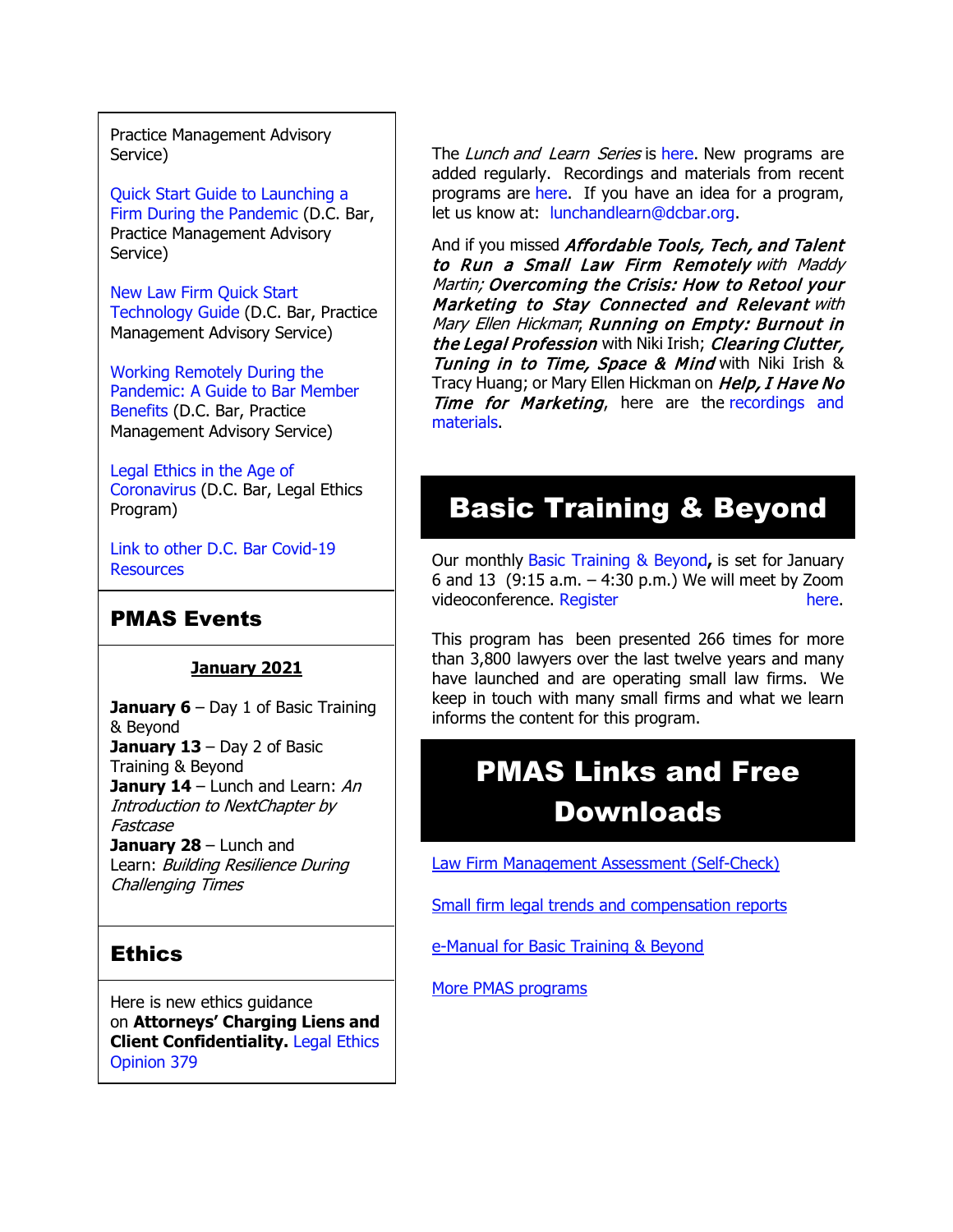## Other Events

[Continuing Legal Education programs](https://join.dcbar.org/eweb/DynamicPage.aspx?Site=DCBar&WebKey=cbe606bc-88d4-4d37-872c-f48d412a59e5&evt_etc_key=7aaf572d-f662-422f-9fe7-0ae3f4b705be&utm_source=Real%20Magnet&utm_medium=INSERT_CHANNEL&utm_campaign=INSERT_LINK_ID)

[Communities Events](https://join.dcbar.org/eweb/DynamicPage.aspx?site=dcbar&webcode=EventList&utm_source=Real%20Magnet&utm_medium=INSERT_CHANNEL&utm_campaign=INSERT_LINK_ID)

[Pro Bono Center training programs](https://www.dcbar.org/pro-bono/resources-and-training/pro-bono-center-training-program?utm_source=Real%20Magnet&utm_medium=INSERT_CHANNEL&utm_campaign=INSERT_LINK_ID)

# From the Desks of Dan and Rochelle



#### **Start the new year right**.

To ensure that you get paid for the work you do and the value you provide, incorporate the following strategies as part of your billing process.

- 1. **Send bills at consistent intervals**. Explain to your clients when invoices can be expected and when they are due. Reiterate this in the fee agreement and stick to this schedule.
- 2. **Include detailed entries.** A thorough explanation of charges helps your clients understand the work you perform and the value of your service.
- 3. **Make getting paid easy.** Accept credit card payments for your and your clients' convenience.
- 4. **Take advance fees.** Fees paid to you by clients in advance of performing work must go into your Interest on Lawyer Trust Account (IOLTA). Using an IOLTA comes with stringent requirements for handling client funds but this is the best way to ensure that you will get paid for the work you do.
- 5. **Use timekeeping and billing software.** Working with the right software can help you streamline your billing processes and better keep track of your time as you go. This allows you to generate invoices quickly and efficiently.